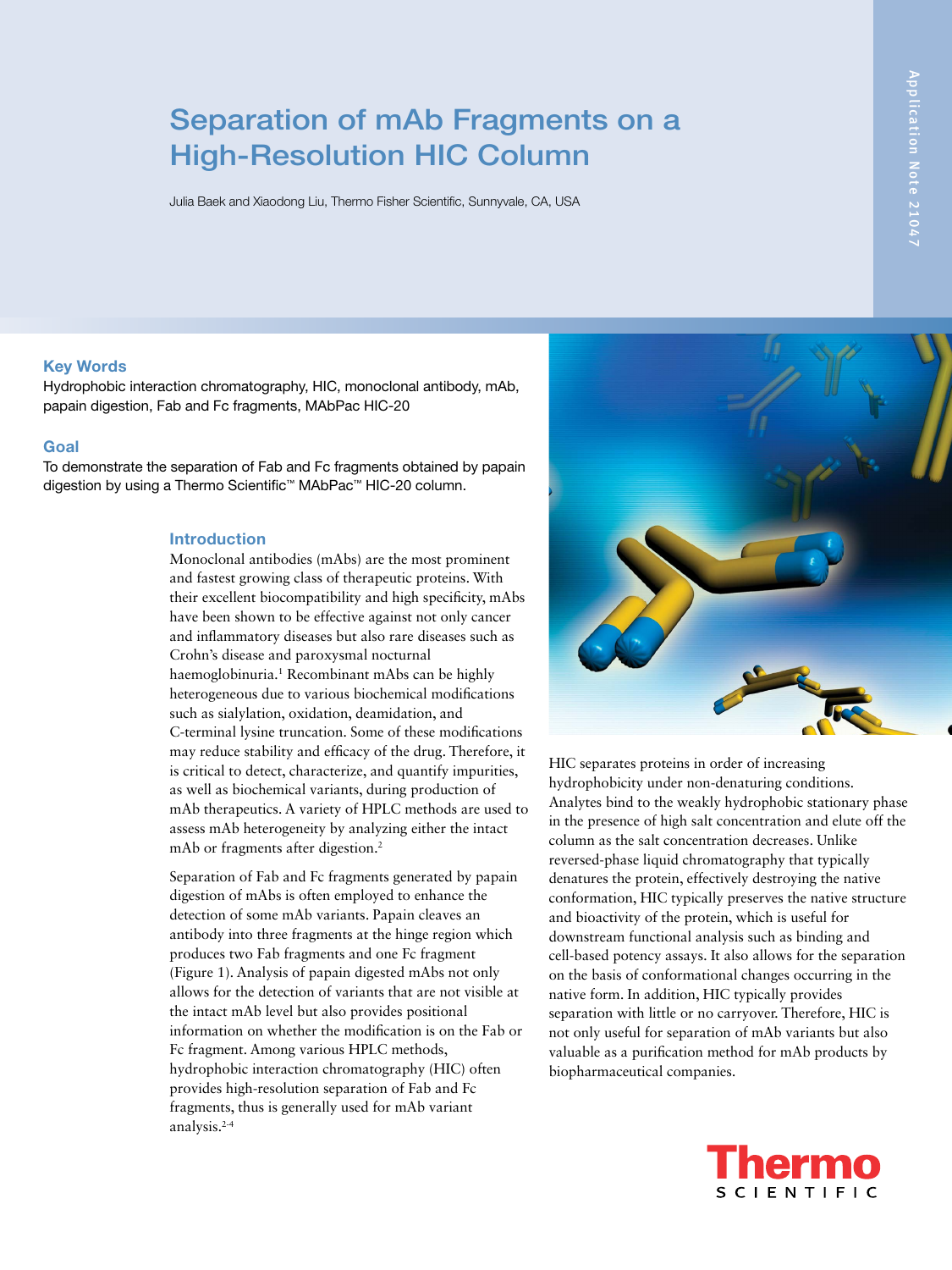This application note describes the use of the new MAbPac HIC-20 column to separate Fab and Fc fragments of mAb therapeutics. The MAbPac HIC-20 column is a wide-pore  $(1000 \text{ Å})$ , 5 µm silica-based HIC column well suited for the separation of high molecular weight mAb variants. The proprietary column chemistry provides high resolution, rugged stability, and desired selectivity for the analysis of mAb heterogeneity. In the examples shown here, high resolution separations of Fab and Fc fragments were achieved and the variants of these fragments were observed as well.

### **Experimental**

## Chemicals and Reagents

- Deionized (DI) water, 18.2 MΩ-cm resistivity
- Isopropanol (Fisher Scientific P/N A461-4)
- Sodium phosphate monobasic monohydrate  $(NaH_2PO_4\cdot H_2O \ge 98.0\%)$
- Ammonium sulfate  $[(NH_4)_2SO_4, \geq 99.0\%]$
- Tris (hydroxymethyl) aminomethane (Fisher Scientific P/N T395-500)
- Ethylenediaminetetraacetic acid (EDTA) disodium salt dihydrate  $(C_{10}H_{14}N_2Na_2O_8 2H_2O_8 \ge 99\%)$
- L-cysteine (Fisher Scientific P/N AC173600250)
- Papain, lyophilized (≥10 units/mg protein)

# Sample Handling Equipment

Polypropylene, 0.3 mL vials (P/N 055428)

# Sample Preparation

# Preparation of 2× papain digestion buffer

Dissolve 0.485 g of Tris, 0.060 g of EDTA, and 0.024 g of L-cysteine in 15 mL of DI water. Adjust the pH to 7.6 using HCl and bring the volume to 20 mL with DI water.

# Papain digestion

Prepare a 2 mg/mL papain solution in DI water. Then mix the following in a microtube and incubate it for 4 h in a 37 °C water bath:

| $mAb$ solution (5 mg/mL)           | $80 \mu L$  |
|------------------------------------|-------------|
| Papain $(2 \text{ mg/mL})$         | $4 \mu L$   |
| Water                              | $16 \mu L$  |
| $2 \times$ Papain digestion buffer | $100 \mu L$ |

Add 200 µL of mobile phase A before HPLC analysis. The final concentration of mAb is 1 mg/mL.

#### LC Separation

The LC separation conditions were as follows:

| Instrumentation                | Thermo Scientific <sup>™</sup> Dionex <sup>™</sup> UltiMate <sup>™</sup> 3000<br>BioRS LC system equipped with:                                                                                                                                                                                                                    |                                      |            |                                                                                                                                                                                                                                                                |  |
|--------------------------------|------------------------------------------------------------------------------------------------------------------------------------------------------------------------------------------------------------------------------------------------------------------------------------------------------------------------------------|--------------------------------------|------------|----------------------------------------------------------------------------------------------------------------------------------------------------------------------------------------------------------------------------------------------------------------|--|
|                                | SR-3000 Solvent Rack (without degasser)<br>(P/N 5035.9200)                                                                                                                                                                                                                                                                         |                                      |            |                                                                                                                                                                                                                                                                |  |
|                                | LPG-3400RS Biocompatible Quaternary Rapid<br>Separation Pump (P/N 5040.0036)                                                                                                                                                                                                                                                       |                                      |            |                                                                                                                                                                                                                                                                |  |
|                                | WPS-3000TBRS Biocompatible Rapid Separation<br>Thermostatted Autosampler (P/N 5841.0020)                                                                                                                                                                                                                                           |                                      |            |                                                                                                                                                                                                                                                                |  |
|                                | TCC-3000RS Rapid Separation Thermostatted<br>Column Compartment (P/N 5730.0000)                                                                                                                                                                                                                                                    |                                      |            |                                                                                                                                                                                                                                                                |  |
|                                | cel (P/N 5074.0010)                                                                                                                                                                                                                                                                                                                | VWD-3400RS Rapid Separation Variable |            | Wavelength Detector equipped with a micro flow                                                                                                                                                                                                                 |  |
| Columns                        | MAbPac HIC-20, 4.6 $\times$ 100 mm (P/N 088553)                                                                                                                                                                                                                                                                                    |                                      |            |                                                                                                                                                                                                                                                                |  |
|                                | MAbPac Protein A, $4 \times 35$ mm (P/N 082539)                                                                                                                                                                                                                                                                                    |                                      |            |                                                                                                                                                                                                                                                                |  |
| Mobile phase A                 | pH 7.0<br>monohydrate (NaH <sub>2</sub> PO <sub>4</sub> $\cdot$ H <sub>2</sub> O) and 264.2 g of<br>pH to 7.0 with 50% sodium hydroxide (NaOH)<br>filter.                                                                                                                                                                          |                                      |            | 2 M ammonium sulfate, 100 mM sodium phosphate,<br>Dissolve 13.8 g of sodium phosphate monobasic,<br>ammonium sulfate in 800 mL of DI water. Adjust the<br>solution and bring the volume to 1000 mL with DI<br>water. Filter the mobile phase through a 0.22 um |  |
| Mobile phase B                 | 100 mM sodium phosphate, pH 7.0<br>Dissolve 13.8 g of sodium phosphate monobasic,<br>monohydrate (NaH <sub>2</sub> PO <sub>4</sub> .H <sub>2</sub> O) in 900 mL of DI water.<br>Adjust the pH to 7.0 with 50% NaOH solution and<br>bring the volume to 1000 mL with DI water. Filter the<br>mobile phase through a 0.22 µm filter. |                                      |            |                                                                                                                                                                                                                                                                |  |
|                                |                                                                                                                                                                                                                                                                                                                                    |                                      |            |                                                                                                                                                                                                                                                                |  |
| Gradient 1 (Standard gradient) |                                                                                                                                                                                                                                                                                                                                    |                                      |            |                                                                                                                                                                                                                                                                |  |
|                                | Time (min)                                                                                                                                                                                                                                                                                                                         | %A                                   | %B         |                                                                                                                                                                                                                                                                |  |
|                                | $-5.0$                                                                                                                                                                                                                                                                                                                             | 100                                  | 0          |                                                                                                                                                                                                                                                                |  |
|                                | 0.0                                                                                                                                                                                                                                                                                                                                | 100                                  | 0          |                                                                                                                                                                                                                                                                |  |
|                                | 1.0                                                                                                                                                                                                                                                                                                                                | 100                                  | 0          |                                                                                                                                                                                                                                                                |  |
|                                | 15.0<br>20.0                                                                                                                                                                                                                                                                                                                       | 0<br>0                               | 100<br>100 |                                                                                                                                                                                                                                                                |  |
|                                |                                                                                                                                                                                                                                                                                                                                    |                                      |            |                                                                                                                                                                                                                                                                |  |
| Gradient 2 (Shallow gradient)  | Time (min)                                                                                                                                                                                                                                                                                                                         | %A                                   | %B         |                                                                                                                                                                                                                                                                |  |
|                                | $-5.0$                                                                                                                                                                                                                                                                                                                             | 60                                   | 40         |                                                                                                                                                                                                                                                                |  |
|                                | 0.0                                                                                                                                                                                                                                                                                                                                | 60                                   | 40         |                                                                                                                                                                                                                                                                |  |
|                                | 1.0                                                                                                                                                                                                                                                                                                                                | 60                                   | 40         |                                                                                                                                                                                                                                                                |  |
|                                | 15.0                                                                                                                                                                                                                                                                                                                               | 0                                    | 100        |                                                                                                                                                                                                                                                                |  |
|                                | 20.0                                                                                                                                                                                                                                                                                                                               | 0                                    | 100        |                                                                                                                                                                                                                                                                |  |
| Flow rate                      | 1 mL/min                                                                                                                                                                                                                                                                                                                           |                                      |            |                                                                                                                                                                                                                                                                |  |
| Run time                       | $20 \text{ min}$                                                                                                                                                                                                                                                                                                                   |                                      |            |                                                                                                                                                                                                                                                                |  |
| Temperature                    | 30 °C                                                                                                                                                                                                                                                                                                                              |                                      |            |                                                                                                                                                                                                                                                                |  |

#### Data Processing

Thermo Scientific™ Dionex™ Chromeleon™ 6.8 Chromatography Data System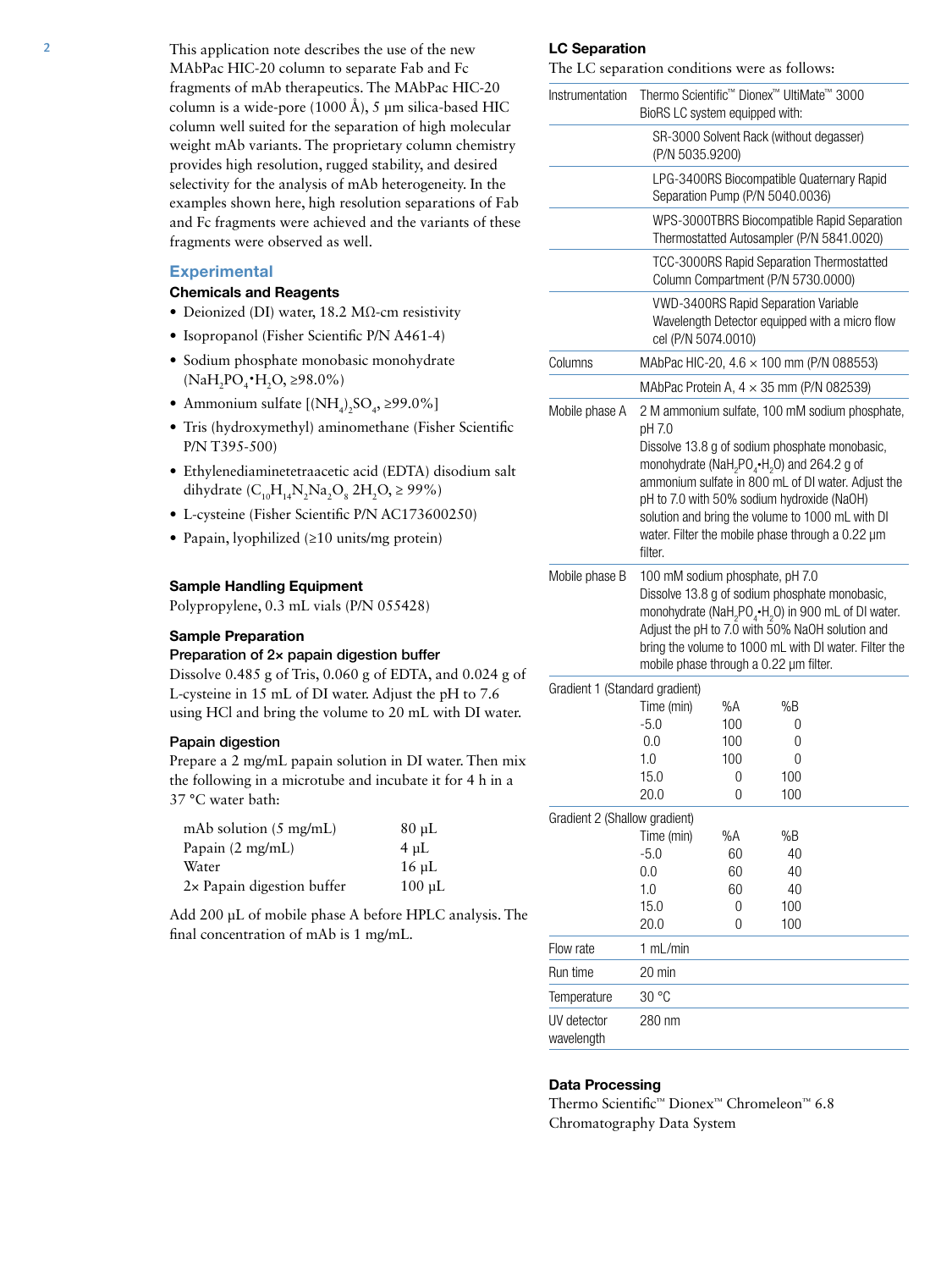# Results and Discussion

Two different therapeutic mAbs were digested with papain resulting in Fab and Fc fragments. The separations of these fragments were carried out using the MAbPac HIC-20 column, and the data was compared with that of intact mAbs. Initially, these samples were tested with 2 M ammonium sulfate as the starting mobile phase. For both mAb1 and mAb2, Fab and Fc fragments were well resolved in 20 minutes (Figures 2b and 3b). Separation was further optimized by simply reducing the starting ammonium sulfate concentration to 1.2 M (by adjusting the gradient) while maintaining the overall gradient time (Figures 4b and 5b). Addition of organic solvent did not further improve the resolution (data not shown).



Figure 1. Schematic representation of papain digestion of monoclonal antibody



Figure 2. Separation of mAb1 and papain digested mAb1 using standard gradient



Figure 3. Separation of mAb2 and papain digested mAb2 using standard gradient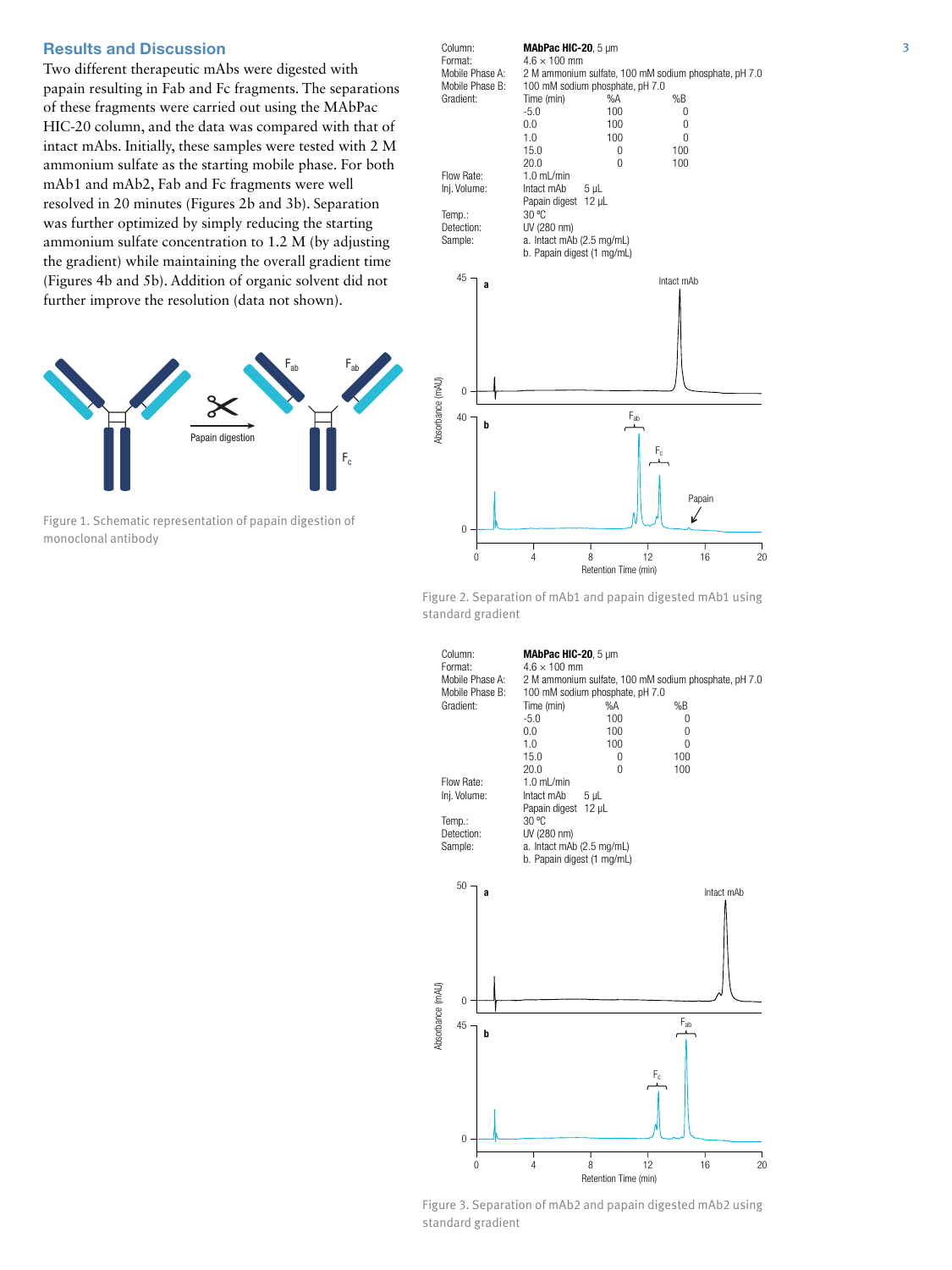4 Since two Fab fragments and one Fc fragment are generated when a mAb is digested with papain, the peak assignment was done based on peak area. Further confirmation of the peak assignment was carried out using the MAbPac Protein A column (data not shown).

> For mAb1, the Fab fragment is less hydrophobic than the Fc fragment and thus eluted first; for mAb2, the opposite trend is observed. Compared to corresponding intact mAbs (Figures 2a and 3), mAb fragments were more hydrophilic in both cases. The intact mAb1 chromatogram showed an asymmetric peak most likely due to the presence of unresolved variants (Figure 4a). After papain digestion, minor variant peaks in front of both Fab and Fc fragments were observed. The separation of these variant peaks was improved with a shallower gradient (Figure 4b). For mAb2, the intact mAb chromatogram shows a small peak in front of the main mAb peak (Figure 5a) and one variant peak is observed in front of the Fc fragment (Figure 5b).



Figure 4. Separation of mAb1 and papain digested mAb1 using shallow gradient



Figure 5. Separation of mAb2 and papain digested mAb2 using shallow gradient